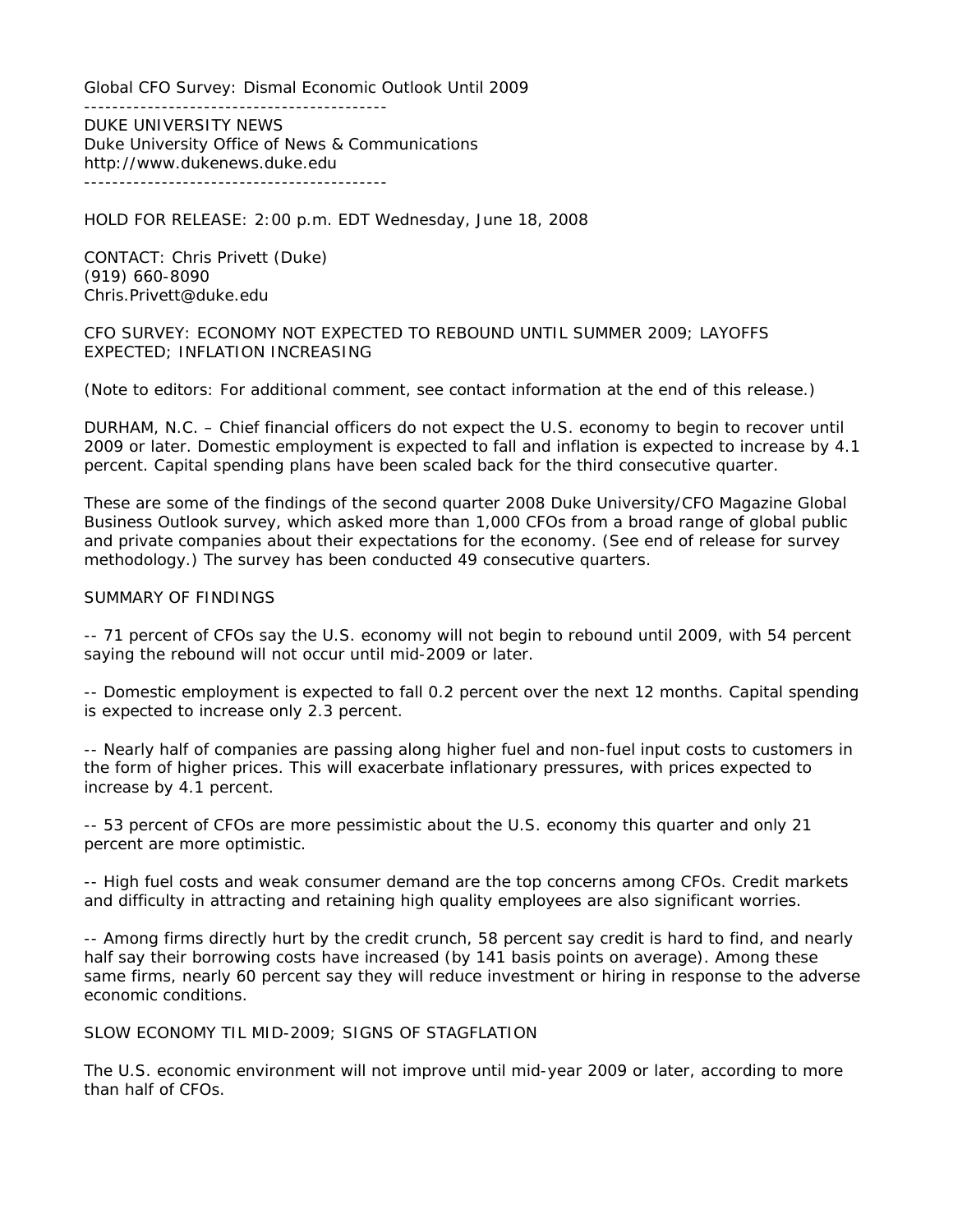"This could be the longest slowdown since the double dip recession of 1979-81," said John R. Graham, director of the survey and a finance professor at Duke's Fuqua School of Business. "Our survey indicates that CFO optimism is bottoming out near record lows. (See chart at the bottom of this release.) Even more worrisome, there is evidence of stagflation – slow economic growth and rising unemployment combined with inflation."

CFOs expect the employment picture to worsen. They plan to reduce domestic workforces by 0.2 percent. At the same time, the CFOs say prices of their own products will rise by 4.1 percent over the next 12 months. This grim outlook for consumers is compounded by capital spending that is expected to rise only 2.3 percent, and anemic earnings growth of only 2.9 percent.

### TOP CONCERNS: FUEL COSTS, CONSUMER DEMAND, FINDING QUALIFIED EMPLOYEES

High fuel costs have risen to a virtual tie with weak consumer demand as the top corporate concern this quarter. CFOs continue to worry about credit markets. Difficulty in attracting and retaining high quality employees is the top concern CFOs have about their own companies' operations, followed by the difficulty of planning in the uncertain economic environment.

"In recent years, U.S. companies have largely shrugged off increasing fuel costs," said Kate O'Sullivan, senior writer at CFO Magazine. "This quarter, for the first time in the history of our survey, fuel costs are tied as the top corporate concern. Significantly, also for the first time, a majority of companies tell us they have taken explicit actions in response to increased fuel costs."

Six out of 10 CFOs say their firms have taken steps to reduce the impact of rising fuel costs. Among these firms, 45 percent have passed the higher input costs along to their customers by raising prices. Another 45 percent have reduced business travel, 43 percent have improved facility management efficiency, and more than one-third have shifted to more efficient shipping methods. Another one-fourth say their companies have reduced their profit margins because of high fuel costs. Thirteen percent have increased the use of financial derivatives to hedge high fuel costs.

"Rising fuel costs are seeping into the overall price level, contributing to inflationary expectations of over 4 percent," O'Sullivan noted.

### ECONOMY IN CRITICAL CONDITION, BUT STABILIZING

With nearly 40 percent of all surveyed firms delaying, reducing or cancelling new investment plans, economic growth will be severely compromised. Indeed, CFOs' investment plans over the next six months retreat from the already modest plans of the past six months.

"For the last several quarters, CFOs reported bad news and more bad news. This quarter, we're seeing bad news with a little bit of good news," remarked Duke Professor Campbell R. Harvey, the founding director of the CFO survey.

"The bad news is that the credit crisis is devastating lower-rated firms. Eighty-two percent of these companies have been hurt directly by the credit crunch, with the cost of credit increasing by a staggering 331 basis points among firms rated B or lower," added Harvey.

On the positive side, the level of optimism has improved. "In the fourth quarter of 2007 and the first quarter of 2008, pessimists outnumbered optimists by an 8 to 1 margin. This quarter, the ratio has improved to roughly 3 to 1, potentially indicating stabilization," Harvey said.

In reference to market buzz about the Fed increasing interest rates later this year, Harvey cautioned against reversing the lowered interest rates that have helped the economy: "This not the time to cut off the meds."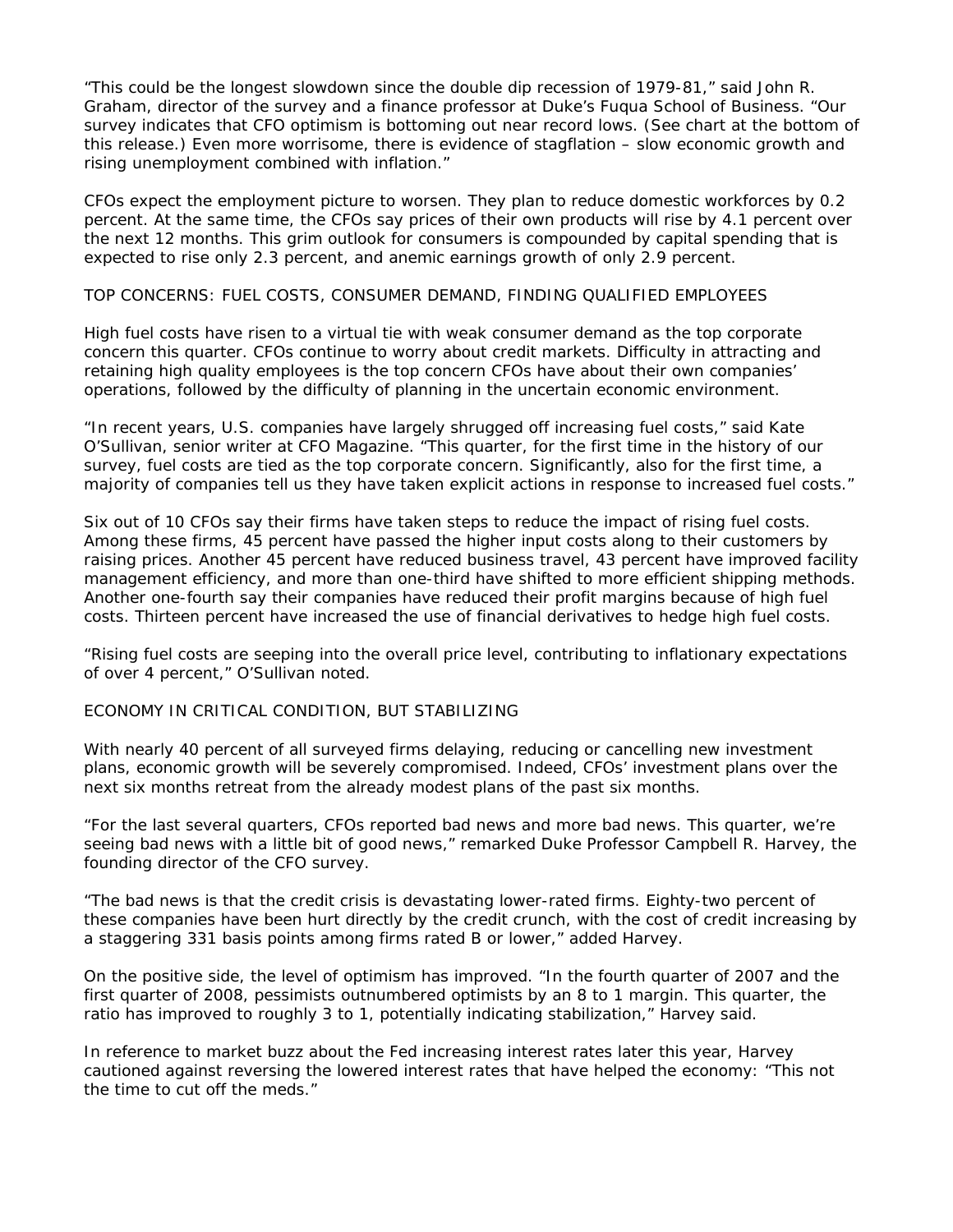# EUROPE

European CFOs have become very pessimistic. Roughly 64 percent of European CFOs have grown more pessimistic about the economies of their own countries relative to the previous quarter, and only 8 percent have grown more optimistic. (See chart at bottom of release.)

European employment is expected to fall 1.2 percent. Weak consumer demand is the top macroconcern in Europe, followed by the cost of fuel.

European capital spending is expected to grow by only 2.8 percent and earnings will increase by just 3.1 percent.

### ASIA

CFO optimism fell dramatically in Asia, reaching a new low. About 62 percent of respondents have become more pessimistic about regional economic growth than they were last quarter, and only 21 percent have grown more optimistic. While this decline in optimism is greater than in the U.S., the absolute level of Asian optimism (60 on a scale of 0 to 100) remains higher than the U.S. (52) and European (56) absolute optimism levels.

Domestic Asian employment should increase 3.3 percent over the next 12 months, and CFOs expect to increase capital spending by 6.7 percent on average. Wages should jump by 6.2 percent.

About 35 percent of Asian CFOs say the current U.S. slowdown has not negatively impacted their firms, and another 27 percent say the impact, while negative, is less than it would have been five years ago. Among firms negatively affected by the slowdown in the West, 71 percent say the slowdown has led to reduced customer orders, and 40 percent say customers are demanding price discounts.

### **CHINA**

Chinese capital spending is expected to increase 8 percent, and hiring will rise 7.7 percent.

Most Chinese CFOs believe the recent earthquake in Sichuan will have a mild negative effect on the overall Chinese economy, though a dissenting 26 percent say the effect will be huge and lead to inflation.

Nearly 40 percent of Chinese CFOs say their firms have felt governmental pressure to contribute to earthquake relief efforts.

\_ \_ \_ \_

For additional comment, contact Duke's John Graham at (919) 660-7857 or [john.graham@duke.edu](mailto:john.graham@duke.edu) or *CFO* Magazine's Kate O'Sullivan at (617) 345-9700 (x214) or kateosullivan@cfo.com. For commentary about European results, contact Janet Kersnar at +44 0 20 7576 8100 or [janetkersnar@cfoeurope.com](mailto:janetkersnar@cfoeurope.com) or Tilburg's Kees Koedijk at +31-6-55186755 or C.Koedijk@uvt.nl. For commentary about Asian results, contact Don Durfee at +852 2585 3275 or dondurfee@economist.com. For commentary about Chinese results, contact Chen Wu at +86-21- 64737128 ext 24 or chenwu@economist.com

Detailed results, including tabular summaries of the numbers in this release and results from previous surveys, are available at [<http://www.cfosurvey.org](http://www.cfosurvey.orgduke.edu/%7Ejgraham/fei.html)>.

About the survey: This is the 49<sup>th</sup> consecutive quarter that the Duke University/*CFO* Magazine Global Business Outlook survey has been conducted. The survey concluded June 13 and generated responses from 1,051 CFOs, including 468 from the U.S., 163 from Europe, 208 from Asia (not